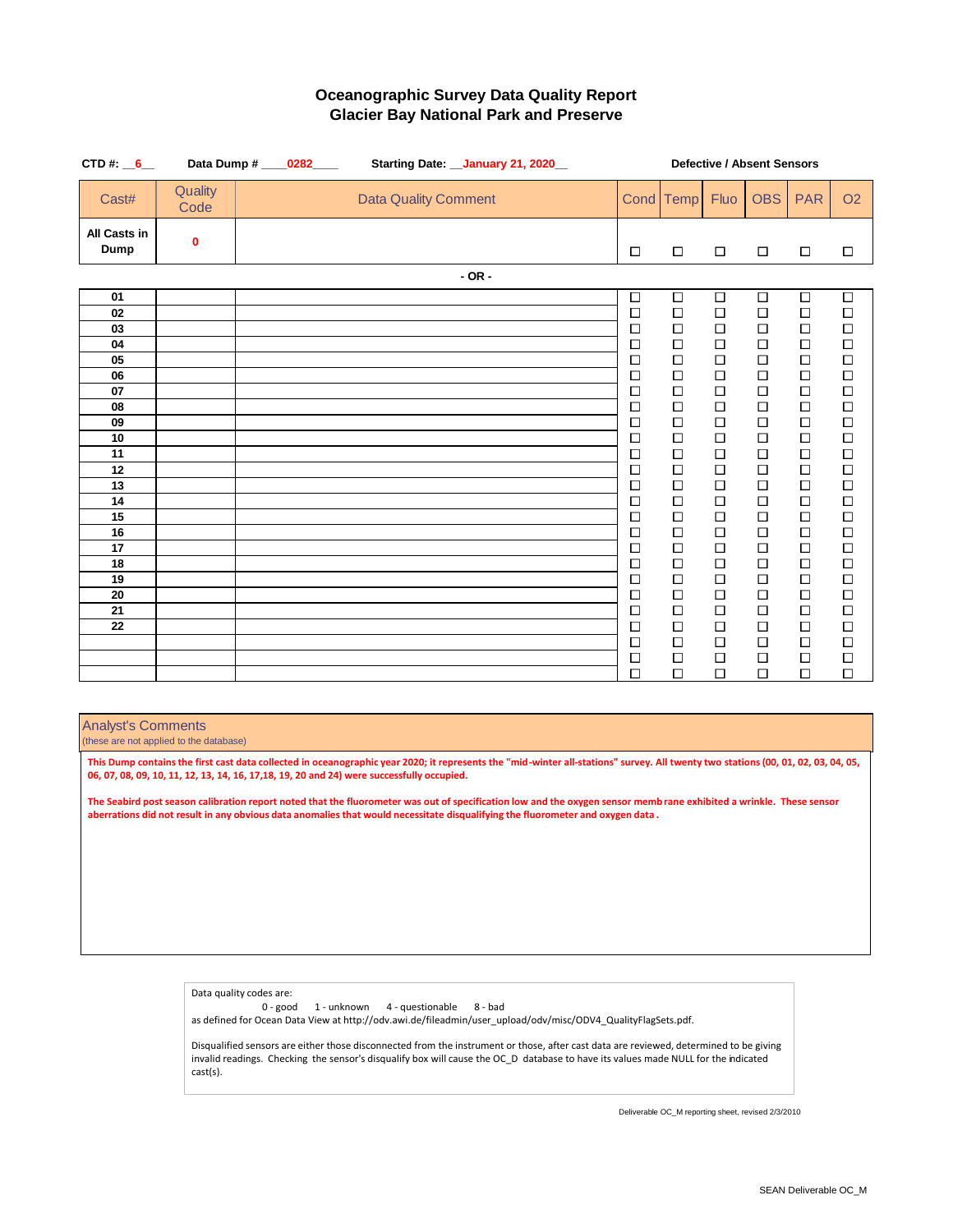| CTD#: $6$                              |                 | Data Dump # ____0283____ | Starting Date: ____ March 08, 2020____ |            |  |                                                                                                                                               |                                                                                                                                                    |                                                                                                                                                    | Defective / Absent Sensors                                                                                                                         |                                                                                                                                                    |                                                                                                                                                    |
|----------------------------------------|-----------------|--------------------------|----------------------------------------|------------|--|-----------------------------------------------------------------------------------------------------------------------------------------------|----------------------------------------------------------------------------------------------------------------------------------------------------|----------------------------------------------------------------------------------------------------------------------------------------------------|----------------------------------------------------------------------------------------------------------------------------------------------------|----------------------------------------------------------------------------------------------------------------------------------------------------|----------------------------------------------------------------------------------------------------------------------------------------------------|
| Cast#                                  | Quality<br>Code |                          | <b>Data Quality Comment</b>            |            |  |                                                                                                                                               | Cond Temp                                                                                                                                          | Fluo                                                                                                                                               | <b>OBS</b>                                                                                                                                         | <b>PAR</b>                                                                                                                                         | <b>O2</b>                                                                                                                                          |
| All Casts in<br>Dump                   | 0               |                          |                                        |            |  | □                                                                                                                                             | $\Box$                                                                                                                                             | $\Box$                                                                                                                                             | $\Box$                                                                                                                                             | $\Box$                                                                                                                                             | $\Box$                                                                                                                                             |
|                                        |                 |                          |                                        | $-$ OR $-$ |  |                                                                                                                                               |                                                                                                                                                    |                                                                                                                                                    |                                                                                                                                                    |                                                                                                                                                    |                                                                                                                                                    |
| 23<br>24<br>25<br>26<br>27<br>28<br>29 |                 |                          |                                        |            |  | $\Box$<br>$\Box$<br>$\Box$<br>$\Box$<br>$\Box$<br>□<br>$\Box$<br>$\Box$<br>$\Box$<br>$\Box$<br>$\Box$<br>$\Box$<br>$\Box$<br>$\Box$<br>$\Box$ | $\Box$<br>$\Box$<br>$\Box$<br>$\Box$<br>$\Box$<br>$\Box$<br>$\Box$<br>$\Box$<br>$\Box$<br>$\Box$<br>$\Box$<br>$\Box$<br>$\Box$<br>$\Box$<br>$\Box$ | $\Box$<br>$\Box$<br>$\Box$<br>$\Box$<br>$\Box$<br>$\Box$<br>$\Box$<br>$\Box$<br>$\Box$<br>$\Box$<br>$\Box$<br>$\Box$<br>$\Box$<br>$\Box$<br>$\Box$ | $\Box$<br>$\Box$<br>$\Box$<br>$\Box$<br>$\Box$<br>$\Box$<br>$\Box$<br>$\Box$<br>$\Box$<br>$\Box$<br>$\Box$<br>$\Box$<br>$\Box$<br>$\Box$<br>$\Box$ | $\Box$<br>$\Box$<br>$\Box$<br>$\Box$<br>$\Box$<br>$\Box$<br>$\Box$<br>$\Box$<br>$\Box$<br>$\Box$<br>$\Box$<br>$\Box$<br>$\Box$<br>$\Box$<br>$\Box$ | $\Box$<br>$\Box$<br>$\Box$<br>$\Box$<br>$\Box$<br>$\Box$<br>$\Box$<br>$\Box$<br>$\Box$<br>$\Box$<br>$\Box$<br>$\Box$<br>$\Box$<br>$\Box$<br>$\Box$ |
|                                        |                 |                          |                                        |            |  | $\Box$<br>□<br>$\Box$<br>$\Box$<br>$\Box$                                                                                                     | $\Box$<br>$\Box$<br>$\Box$<br>$\Box$<br>$\Box$                                                                                                     | $\Box$<br>$\Box$<br>□<br>$\Box$<br>$\Box$                                                                                                          | $\Box$<br>$\Box$<br>$\Box$<br>$\Box$<br>$\Box$                                                                                                     | $\Box$<br>$\Box$<br>$\Box$<br>$\Box$<br>$\Box$                                                                                                     | $\Box$<br>$\Box$<br>$\Box$<br>$\Box$<br>$\Box$                                                                                                     |
|                                        |                 |                          |                                        |            |  | $\Box$<br>$\Box$<br>$\Box$<br>$\Box$<br>$\Box$                                                                                                | $\Box$<br>$\Box$<br>$\Box$<br>$\Box$<br>$\Box$                                                                                                     | $\Box$<br>$\Box$<br>$\Box$<br>$\Box$<br>$\Box$                                                                                                     | $\Box$<br>$\Box$<br>$\Box$<br>$\Box$<br>$\Box$                                                                                                     | $\Box$<br>$\Box$<br>$\Box$<br>$\Box$<br>$\Box$                                                                                                     | $\Box$<br>$\Box$<br>$\Box$<br>$\Box$<br>$\Box$                                                                                                     |

Analyst's Comments

(these are not applied to the database)

**This Dump contains cast data from seven of eight core stations (01, 04, 07, 13, 16, and 24) during the March 2020 survey. Station 12 was inaccessible due strong winds and heavy seas.**

**The Seabird post season calibration report noted that the fluorometer was out of specification low and the oxygen sensor memb rane exhibited a wrinkle. These sensor aberrations did not result in any obvious data anomalies that would necessitate disqualifying the fluorometer and oxygen data .** 

Data quality codes are:

0 - good 1 - unknown 4 - questionable 8 - bad as defined for Ocean Data View at http://odv.awi.de/fileadmin/user\_upload/odv/misc/ODV4\_QualityFlagSets.pdf.

Disqualified sensors are either those disconnected from the instrument or those, after cast data are reviewed, determined to be giving invalid readings. Checking the sensor's disqualify box will cause the OC\_D database to have its values made NULL for the indicated cast(s).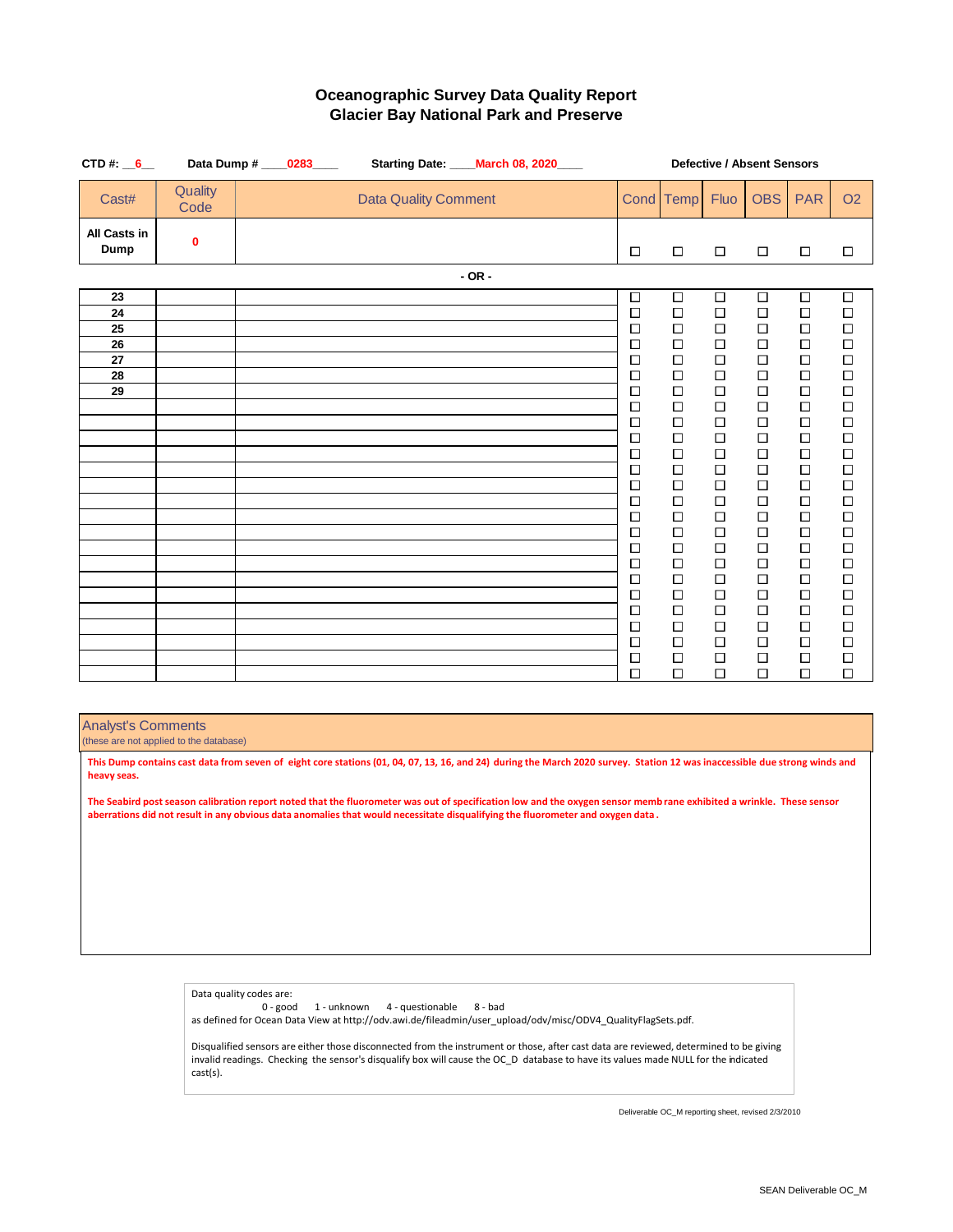| CTD#: $6$                                    |                 | Data Dump # ____0284____ | Starting Date: _April 10, 2020____ |            |                                                                                                                                                                                            |                                                                                                                                                                                                 |                                                                                                                                                                                                      | <b>Defective / Absent Sensors</b>                                                                                                                                                                    |                                                                                                                                                                                                 |                                                                                                                                                                                                      |
|----------------------------------------------|-----------------|--------------------------|------------------------------------|------------|--------------------------------------------------------------------------------------------------------------------------------------------------------------------------------------------|-------------------------------------------------------------------------------------------------------------------------------------------------------------------------------------------------|------------------------------------------------------------------------------------------------------------------------------------------------------------------------------------------------------|------------------------------------------------------------------------------------------------------------------------------------------------------------------------------------------------------|-------------------------------------------------------------------------------------------------------------------------------------------------------------------------------------------------|------------------------------------------------------------------------------------------------------------------------------------------------------------------------------------------------------|
| Cast#                                        | Quality<br>Code |                          | <b>Data Quality Comment</b>        |            |                                                                                                                                                                                            | Cond Temp                                                                                                                                                                                       | Fluo                                                                                                                                                                                                 | <b>OBS</b>                                                                                                                                                                                           | <b>PAR</b>                                                                                                                                                                                      | <b>O2</b>                                                                                                                                                                                            |
| All Casts in<br>Dump                         | 0               |                          |                                    |            | $\Box$                                                                                                                                                                                     | $\Box$                                                                                                                                                                                          | $\Box$                                                                                                                                                                                               | $\Box$                                                                                                                                                                                               | $\Box$                                                                                                                                                                                          | $\Box$                                                                                                                                                                                               |
|                                              |                 |                          |                                    | $-$ OR $-$ |                                                                                                                                                                                            |                                                                                                                                                                                                 |                                                                                                                                                                                                      |                                                                                                                                                                                                      |                                                                                                                                                                                                 |                                                                                                                                                                                                      |
| 31<br>32<br>33<br>34<br>35<br>36<br>37<br>38 |                 |                          |                                    |            | $\Box$<br>$\Box$<br>$\Box$<br>$\Box$<br>$\Box$<br>□<br>$\Box$<br>$\Box$<br>$\Box$<br>$\Box$<br>$\Box$<br>□<br>$\Box$<br>$\Box$<br>$\Box$<br>$\Box$<br>$\Box$<br>$\Box$<br>$\Box$<br>$\Box$ | $\Box$<br>□<br>$\Box$<br>$\Box$<br>$\Box$<br>$\Box$<br>$\Box$<br>$\Box$<br>$\Box$<br>$\Box$<br>$\Box$<br>$\Box$<br>$\Box$<br>$\Box$<br>$\Box$<br>$\Box$<br>$\Box$<br>$\Box$<br>$\Box$<br>$\Box$ | $\Box$<br>$\Box$<br>$\Box$<br>$\Box$<br>$\Box$<br>$\Box$<br>$\Box$<br>$\Box$<br>$\Box$<br>$\Box$<br>$\Box$<br>$\Box$<br>$\Box$<br>$\Box$<br>$\Box$<br>$\Box$<br>$\Box$<br>$\Box$<br>$\Box$<br>$\Box$ | $\Box$<br>$\Box$<br>$\Box$<br>$\Box$<br>$\Box$<br>$\Box$<br>$\Box$<br>$\Box$<br>$\Box$<br>$\Box$<br>$\Box$<br>$\Box$<br>$\Box$<br>$\Box$<br>$\Box$<br>$\Box$<br>$\Box$<br>$\Box$<br>$\Box$<br>$\Box$ | $\Box$<br>$\Box$<br>$\Box$<br>$\Box$<br>$\Box$<br>$\Box$<br>$\Box$<br>$\Box$<br>$\Box$<br>$\Box$<br>$\Box$<br>□<br>$\Box$<br>$\Box$<br>$\Box$<br>$\Box$<br>$\Box$<br>$\Box$<br>$\Box$<br>$\Box$ | $\Box$<br>$\Box$<br>$\Box$<br>$\Box$<br>$\Box$<br>$\Box$<br>$\Box$<br>$\Box$<br>$\Box$<br>$\Box$<br>$\Box$<br>$\Box$<br>$\Box$<br>$\Box$<br>$\Box$<br>$\Box$<br>$\Box$<br>$\Box$<br>$\Box$<br>$\Box$ |
|                                              |                 |                          |                                    |            | $\Box$<br>$\Box$                                                                                                                                                                           | $\Box$<br>$\Box$                                                                                                                                                                                | $\Box$<br>$\Box$                                                                                                                                                                                     | $\Box$<br>$\Box$                                                                                                                                                                                     | $\Box$<br>$\Box$                                                                                                                                                                                | $\Box$<br>$\Box$                                                                                                                                                                                     |
|                                              |                 |                          |                                    |            | $\Box$<br>$\Box$<br>$\Box$                                                                                                                                                                 | $\Box$<br>$\Box$<br>$\Box$                                                                                                                                                                      | $\Box$<br>$\Box$<br>$\Box$                                                                                                                                                                           | $\Box$<br>$\Box$<br>$\Box$                                                                                                                                                                           | $\Box$<br>$\Box$<br>$\Box$                                                                                                                                                                      | $\Box$<br>$\Box$<br>$\Box$                                                                                                                                                                           |
|                                              |                 |                          |                                    |            |                                                                                                                                                                                            |                                                                                                                                                                                                 |                                                                                                                                                                                                      |                                                                                                                                                                                                      |                                                                                                                                                                                                 |                                                                                                                                                                                                      |

Analyst's Comments

(these are not applied to the database)

cast(s).

**This Dump contains cast data from all eight core stations (01, 04, 07, 12, 13, 16, 20 and 24) during the April 2020 survey. Cast 30 is not included as it is incomplete due to a equipment malfunction.**

**The Seabird post season calibration report noted that the fluorometer was out of specification low and the oxygen sensor memb rane exhibited a wrinkle. These sensor aberrations did not result in any obvious data anomalies that would necessitate disqualifying the fluorometer and oxygen data .** 

> Data quality codes are: 0 - good 1 - unknown 4 - questionable 8 - bad as defined for Ocean Data View at http://odv.awi.de/fileadmin/user\_upload/odv/misc/ODV4\_QualityFlagSets.pdf. Disqualified sensors are either those disconnected from the instrument or those, after cast data are reviewed, determined to be giving invalid readings. Checking the sensor's disqualify box will cause the OC\_D database to have its values made NULL for the indicated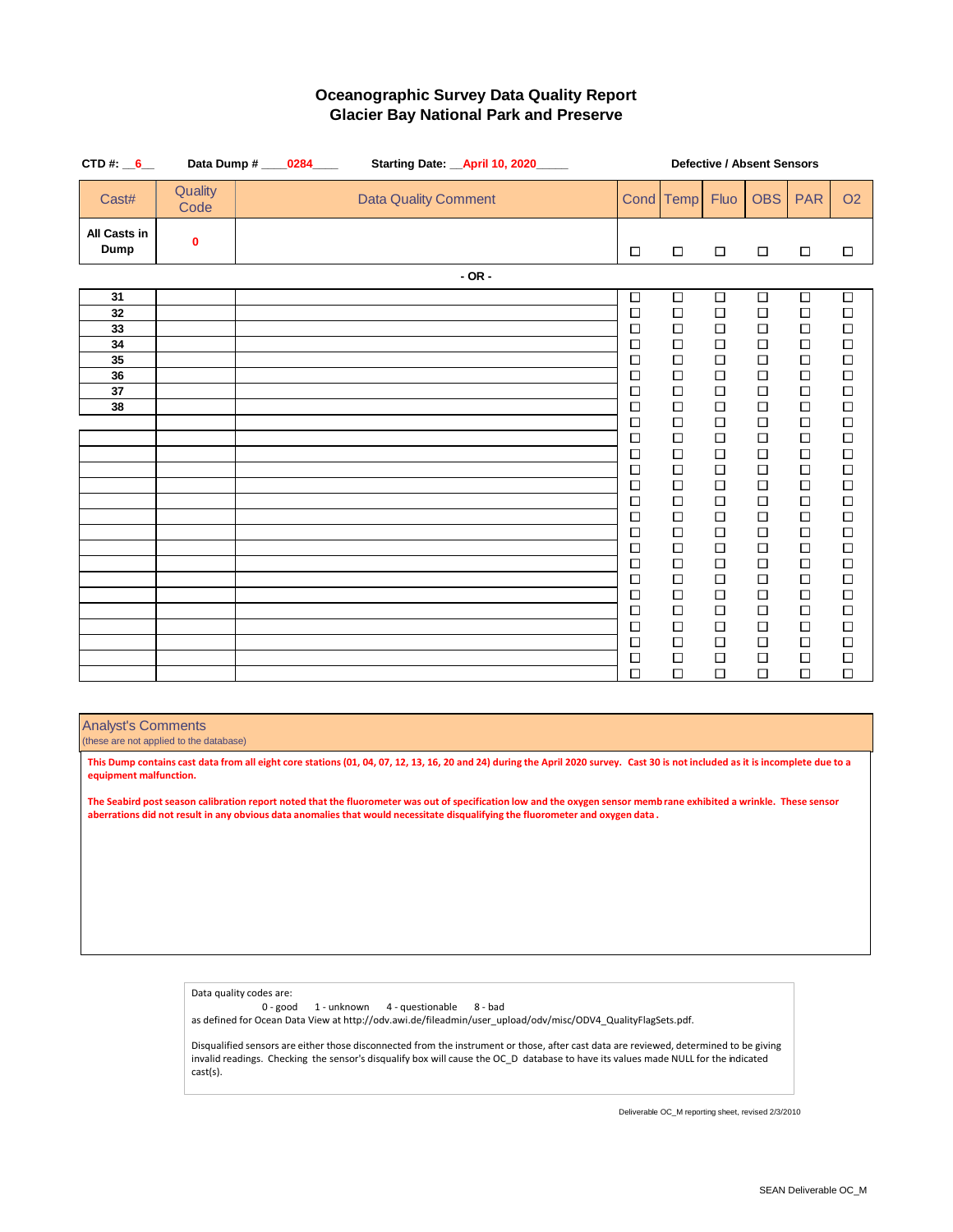| CTD#: $6$                                    |                 | Data Dump # ____0285____ | Starting Date: _____ May 7, 2020_____ |            |  |                                                                                                                                                                                                                               |                                                                                                                                                                                                                                                  |                                                                                                                                                                                                                               | Defective / Absent Sensors                                                                                                                                                                                                         |                                                                                                                                                                                                                                    |                                                                                                                                                                                                                                    |
|----------------------------------------------|-----------------|--------------------------|---------------------------------------|------------|--|-------------------------------------------------------------------------------------------------------------------------------------------------------------------------------------------------------------------------------|--------------------------------------------------------------------------------------------------------------------------------------------------------------------------------------------------------------------------------------------------|-------------------------------------------------------------------------------------------------------------------------------------------------------------------------------------------------------------------------------|------------------------------------------------------------------------------------------------------------------------------------------------------------------------------------------------------------------------------------|------------------------------------------------------------------------------------------------------------------------------------------------------------------------------------------------------------------------------------|------------------------------------------------------------------------------------------------------------------------------------------------------------------------------------------------------------------------------------|
| Cast#                                        | Quality<br>Code |                          | <b>Data Quality Comment</b>           |            |  |                                                                                                                                                                                                                               | Cond Temp                                                                                                                                                                                                                                        | Fluo                                                                                                                                                                                                                          | <b>OBS</b>                                                                                                                                                                                                                         | <b>PAR</b>                                                                                                                                                                                                                         | <b>O2</b>                                                                                                                                                                                                                          |
| All Casts in<br><b>Dump</b>                  | 0               |                          |                                       |            |  | □                                                                                                                                                                                                                             | $\Box$                                                                                                                                                                                                                                           | $\Box$                                                                                                                                                                                                                        | $\Box$                                                                                                                                                                                                                             | $\Box$                                                                                                                                                                                                                             | $\Box$                                                                                                                                                                                                                             |
|                                              |                 |                          |                                       | $-$ OR $-$ |  |                                                                                                                                                                                                                               |                                                                                                                                                                                                                                                  |                                                                                                                                                                                                                               |                                                                                                                                                                                                                                    |                                                                                                                                                                                                                                    |                                                                                                                                                                                                                                    |
| 40<br>41<br>47<br>49<br>50<br>51<br>52<br>53 |                 |                          |                                       |            |  | $\Box$<br>$\Box$<br>$\Box$<br>$\Box$<br>$\Box$<br>$\Box$<br>$\Box$<br>$\Box$<br>$\Box$<br>$\Box$<br>$\Box$<br>$\Box$<br>$\Box$<br>□<br>$\Box$<br>$\Box$<br>$\Box$<br>$\Box$<br>$\Box$<br>$\Box$<br>$\Box$<br>$\Box$<br>$\Box$ | $\overline{\square}$<br>$\Box$<br>$\Box$<br>$\Box$<br>$\Box$<br>$\Box$<br>$\Box$<br>$\Box$<br>$\Box$<br>$\Box$<br>$\Box$<br>$\Box$<br>$\Box$<br>$\Box$<br>$\Box$<br>$\Box$<br>$\Box$<br>$\Box$<br>$\Box$<br>$\Box$<br>$\Box$<br>$\Box$<br>$\Box$ | $\Box$<br>$\Box$<br>$\Box$<br>□<br>$\Box$<br>$\Box$<br>$\Box$<br>$\Box$<br>$\Box$<br>$\Box$<br>$\Box$<br>$\Box$<br>$\Box$<br>$\Box$<br>$\Box$<br>$\Box$<br>$\Box$<br>$\Box$<br>$\Box$<br>$\Box$<br>$\Box$<br>$\Box$<br>$\Box$ | $\Box$<br>$\Box$<br>$\Box$<br>$\Box$<br>$\Box$<br>$\Box$<br>$\Box$<br>$\Box$<br>$\Box$<br>$\Box$<br>$\Box$<br>$\Box$<br>$\Box$<br>$\Box$<br>$\Box$<br>$\Box$<br>$\Box$<br>$\Box$<br>$\Box$<br>$\Box$<br>$\Box$<br>$\Box$<br>$\Box$ | $\Box$<br>$\Box$<br>$\Box$<br>$\Box$<br>$\Box$<br>$\Box$<br>$\Box$<br>$\Box$<br>$\Box$<br>$\Box$<br>$\Box$<br>$\Box$<br>$\Box$<br>$\Box$<br>$\Box$<br>$\Box$<br>$\Box$<br>$\Box$<br>$\Box$<br>$\Box$<br>$\Box$<br>$\Box$<br>$\Box$ | $\Box$<br>$\Box$<br>$\Box$<br>$\Box$<br>$\Box$<br>$\Box$<br>$\Box$<br>$\Box$<br>$\Box$<br>$\Box$<br>$\Box$<br>$\Box$<br>$\Box$<br>$\Box$<br>$\Box$<br>$\Box$<br>$\Box$<br>$\Box$<br>$\Box$<br>$\Box$<br>$\Box$<br>$\Box$<br>$\Box$ |
|                                              |                 |                          |                                       |            |  | $\Box$<br>$\Box$                                                                                                                                                                                                              | $\Box$<br>$\Box$                                                                                                                                                                                                                                 | $\Box$<br>$\Box$                                                                                                                                                                                                              | $\Box$<br>$\Box$                                                                                                                                                                                                                   | $\Box$<br>$\Box$                                                                                                                                                                                                                   | $\Box$<br>$\Box$                                                                                                                                                                                                                   |

Analyst's Comments

(these are not applied to the database)

cast(s).

**This Dump contains cast data collected from all 8 core stations (01, 04, 07, 12, 13, 16, 20, and 24) during the May 2020 survey. Casts 39, 42-46,48 are not included as they were incomplete due to equipment malfunction.**

**The Seabird post season calibration report noted that the fluorometer was out of specification low and the oxygen sensor memb rane exhibited a wrinkle. These sensor aberrations did not result in any obvious data anomalies that would necessitate disqualifying the fluorometer and oxygen data .** 

> Data quality codes are: 0 - good 1 - unknown 4 - questionable 8 - bad as defined for Ocean Data View at http://odv.awi.de/fileadmin/user\_upload/odv/misc/ODV4\_QualityFlagSets.pdf. Disqualified sensors are either those disconnected from the instrument or those, after cast data are reviewed, determined to be giving invalid readings. Checking the sensor's disqualify box will cause the OC\_D database to have its values made NULL for the indicated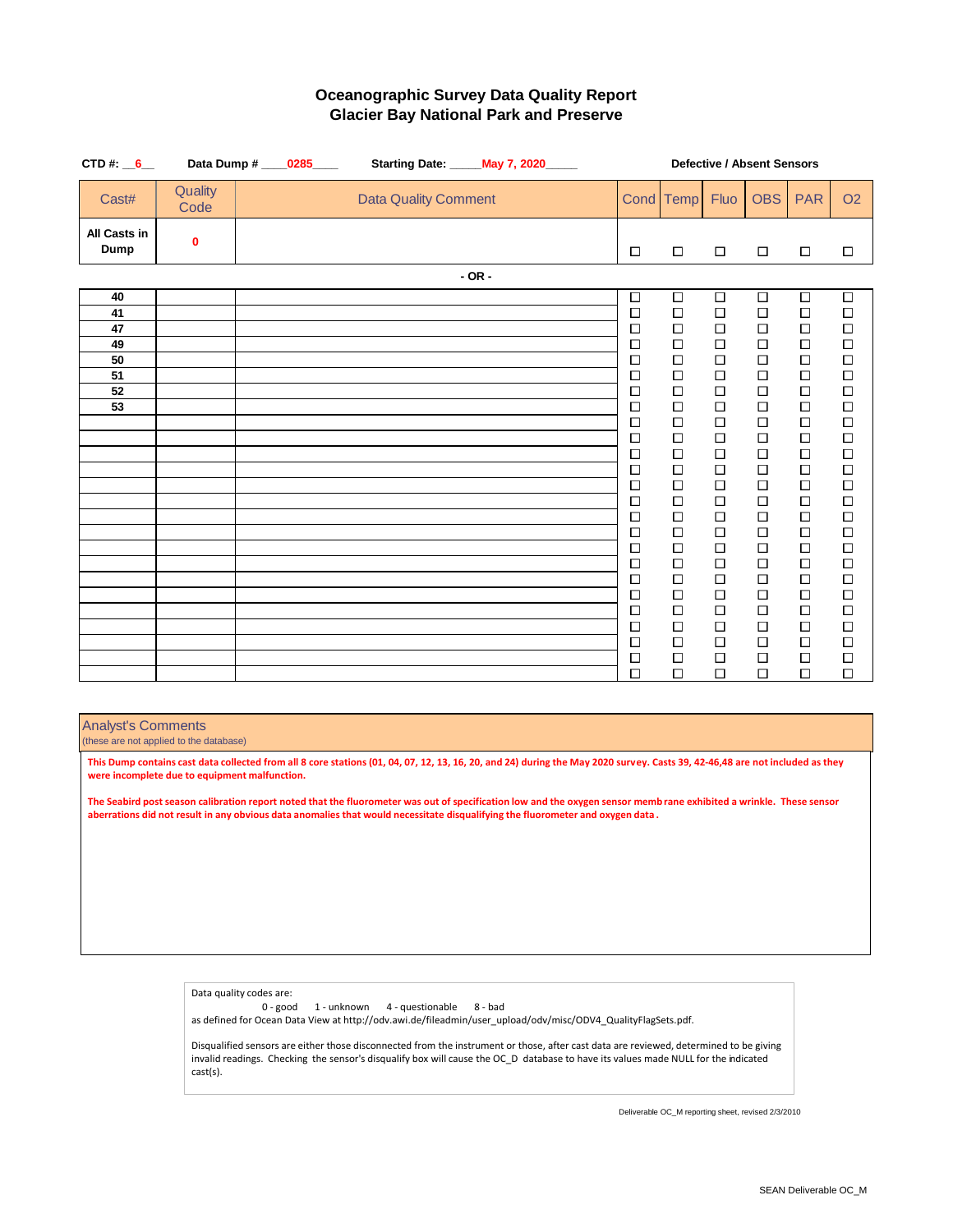| CTD#: $6$                                    |                 | Data Dump # ____0286____ |  |                             |            | Starting Date: ____ May 29, 2020____ |  |                                                                                                                                                                                            |                                                                                                                                                                                                           |                                                                                                                                                                                                                | <b>Defective / Absent Sensors</b>                                                                                                                                                                              |                                                                                                                                                                                                                |                                                                                                                                                                                                                |
|----------------------------------------------|-----------------|--------------------------|--|-----------------------------|------------|--------------------------------------|--|--------------------------------------------------------------------------------------------------------------------------------------------------------------------------------------------|-----------------------------------------------------------------------------------------------------------------------------------------------------------------------------------------------------------|----------------------------------------------------------------------------------------------------------------------------------------------------------------------------------------------------------------|----------------------------------------------------------------------------------------------------------------------------------------------------------------------------------------------------------------|----------------------------------------------------------------------------------------------------------------------------------------------------------------------------------------------------------------|----------------------------------------------------------------------------------------------------------------------------------------------------------------------------------------------------------------|
| Cast#                                        | Quality<br>Code |                          |  | <b>Data Quality Comment</b> |            |                                      |  |                                                                                                                                                                                            | Cond Temp                                                                                                                                                                                                 | Fluo                                                                                                                                                                                                           | <b>OBS</b>                                                                                                                                                                                                     | <b>PAR</b>                                                                                                                                                                                                     | <b>O2</b>                                                                                                                                                                                                      |
| All Casts in<br><b>Dump</b>                  | 0               |                          |  |                             |            |                                      |  | □                                                                                                                                                                                          | $\Box$                                                                                                                                                                                                    | $\Box$                                                                                                                                                                                                         | $\Box$                                                                                                                                                                                                         | $\Box$                                                                                                                                                                                                         | $\Box$                                                                                                                                                                                                         |
|                                              |                 |                          |  |                             | $-$ OR $-$ |                                      |  |                                                                                                                                                                                            |                                                                                                                                                                                                           |                                                                                                                                                                                                                |                                                                                                                                                                                                                |                                                                                                                                                                                                                |                                                                                                                                                                                                                |
| 54<br>55<br>56<br>57<br>58<br>59<br>60<br>61 |                 |                          |  |                             |            |                                      |  | □<br>$\Box$<br>$\Box$<br>□<br>$\Box$<br>□<br>$\Box$<br>$\Box$<br>$\Box$<br>$\Box$<br>$\Box$<br>$\Box$<br>$\Box$<br>$\Box$<br>□<br>$\Box$<br>$\Box$<br>$\Box$<br>$\Box$<br>$\Box$<br>$\Box$ | □<br>$\Box$<br>$\Box$<br>$\Box$<br>$\Box$<br>$\Box$<br>$\Box$<br>$\Box$<br>$\Box$<br>$\Box$<br>$\Box$<br>$\Box$<br>$\Box$<br>$\Box$<br>$\Box$<br>$\Box$<br>$\Box$<br>$\Box$<br>$\Box$<br>$\Box$<br>$\Box$ | $\Box$<br>$\Box$<br>$\Box$<br>$\Box$<br>$\Box$<br>$\Box$<br>$\Box$<br>$\Box$<br>$\Box$<br>$\Box$<br>$\Box$<br>$\Box$<br>$\Box$<br>$\Box$<br>$\Box$<br>$\Box$<br>$\Box$<br>$\Box$<br>$\Box$<br>$\Box$<br>$\Box$ | $\Box$<br>$\Box$<br>$\Box$<br>$\Box$<br>$\Box$<br>$\Box$<br>$\Box$<br>$\Box$<br>$\Box$<br>$\Box$<br>$\Box$<br>$\Box$<br>$\Box$<br>$\Box$<br>$\Box$<br>$\Box$<br>$\Box$<br>$\Box$<br>$\Box$<br>$\Box$<br>$\Box$ | $\Box$<br>$\Box$<br>$\Box$<br>$\Box$<br>$\Box$<br>$\Box$<br>$\Box$<br>$\Box$<br>$\Box$<br>$\Box$<br>$\Box$<br>$\Box$<br>$\Box$<br>$\Box$<br>$\Box$<br>$\Box$<br>$\Box$<br>$\Box$<br>$\Box$<br>$\Box$<br>$\Box$ | $\Box$<br>$\Box$<br>$\Box$<br>$\Box$<br>$\Box$<br>$\Box$<br>$\Box$<br>$\Box$<br>$\Box$<br>$\Box$<br>$\Box$<br>$\Box$<br>$\Box$<br>$\Box$<br>$\Box$<br>$\Box$<br>$\Box$<br>$\Box$<br>$\Box$<br>$\Box$<br>$\Box$ |
|                                              |                 |                          |  |                             |            |                                      |  | $\Box$                                                                                                                                                                                     | $\Box$                                                                                                                                                                                                    | □                                                                                                                                                                                                              | $\Box$                                                                                                                                                                                                         | $\Box$                                                                                                                                                                                                         | $\Box$                                                                                                                                                                                                         |
|                                              |                 |                          |  |                             |            |                                      |  | $\Box$<br>$\Box$<br>$\Box$                                                                                                                                                                 | $\Box$<br>$\Box$<br>$\Box$                                                                                                                                                                                | $\Box$<br>$\Box$<br>□                                                                                                                                                                                          | $\Box$<br>$\Box$<br>$\Box$                                                                                                                                                                                     | $\Box$<br>$\Box$<br>$\Box$                                                                                                                                                                                     | $\Box$<br>$\Box$<br>$\Box$                                                                                                                                                                                     |

Analyst's Comments

(these are not applied to the database)

**This Dump contains cast data collected from all 8 core stations (01, 04, 07, 12, 13, 16, 20, and 24) during the "June" 2020 survey (actually conducted on May 31).**

**The Seabird post season calibration report noted that the fluorometer was out of specification low and the oxygen sensor memb rane exhibited a wrinkle. These sensor aberrations did not result in any obvious data anomalies that would necessitate disqualifying the fluorometer and oxygen data .** 

> Data quality codes are: 0 - good 1 - unknown 4 - questionable 8 - bad as defined for Ocean Data View at http://odv.awi.de/fileadmin/user\_upload/odv/misc/ODV4\_QualityFlagSets.pdf. Disqualified sensors are either those disconnected from the instrument or those, after cast data are reviewed, determined to be giving invalid readings. Checking the sensor's disqualify box will cause the OC\_D database to have its values made NULL for the indicated cast(s).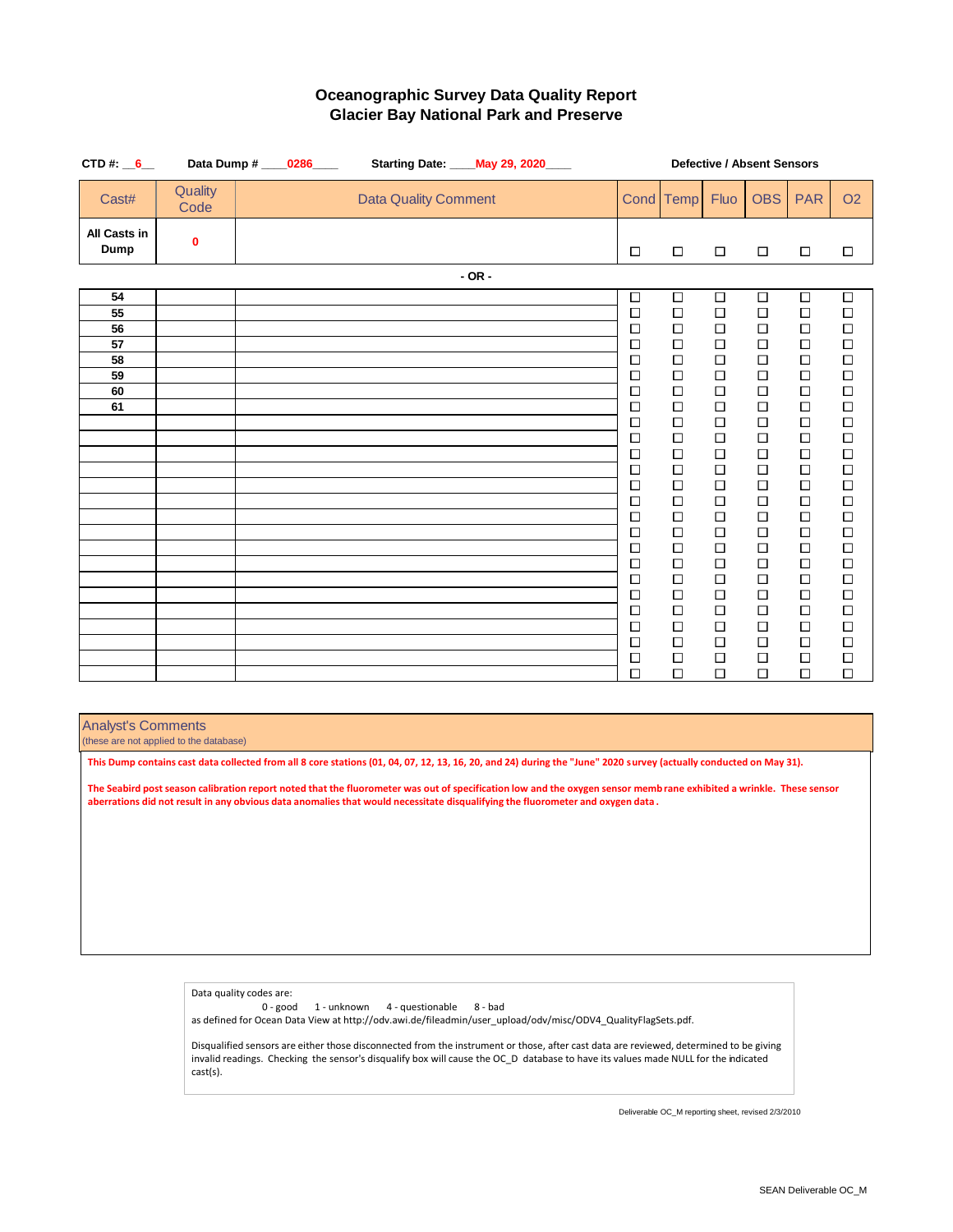| CTD#: $6$                                                                                    | Data Dump # _____0287_____ |  |  | Starting Date: ____July 14, 2020____ |            |  |  |                                                                                                                                               |                                                                                                                                                              | <b>Defective / Absent Sensors</b>                                                                                                                            |                                                                                                                                                    |                                                                                                                                               |                                                                                                                                                    |
|----------------------------------------------------------------------------------------------|----------------------------|--|--|--------------------------------------|------------|--|--|-----------------------------------------------------------------------------------------------------------------------------------------------|--------------------------------------------------------------------------------------------------------------------------------------------------------------|--------------------------------------------------------------------------------------------------------------------------------------------------------------|----------------------------------------------------------------------------------------------------------------------------------------------------|-----------------------------------------------------------------------------------------------------------------------------------------------|----------------------------------------------------------------------------------------------------------------------------------------------------|
| Cast#                                                                                        | Quality<br>Code            |  |  | <b>Data Quality Comment</b>          |            |  |  |                                                                                                                                               | Cond Temp                                                                                                                                                    | <b>Fluo</b>                                                                                                                                                  | <b>OBS</b>                                                                                                                                         | <b>PAR</b>                                                                                                                                    | <b>O2</b>                                                                                                                                          |
| All Casts in<br><b>Dump</b>                                                                  | 0                          |  |  |                                      |            |  |  | $\Box$                                                                                                                                        | $\Box$                                                                                                                                                       | $\Box$                                                                                                                                                       | $\Box$                                                                                                                                             | $\Box$                                                                                                                                        | $\Box$                                                                                                                                             |
|                                                                                              |                            |  |  |                                      | $-$ OR $-$ |  |  |                                                                                                                                               |                                                                                                                                                              |                                                                                                                                                              |                                                                                                                                                    |                                                                                                                                               |                                                                                                                                                    |
| 62<br>63<br>64<br>65<br>66<br>67<br>68<br>69<br>70<br>71<br>72<br>73<br>74<br>75<br>76<br>77 |                            |  |  |                                      |            |  |  | $\Box$<br>$\Box$<br>$\Box$<br>$\Box$<br>$\Box$<br>□<br>$\Box$<br>$\Box$<br>$\Box$<br>□<br>□<br>$\Box$<br>$\Box$<br>$\Box$<br>$\Box$<br>$\Box$ | $\Box$<br>$\Box$<br>$\Box$<br>$\Box$<br>$\Box$<br>$\Box$<br>$\Box$<br>$\Box$<br>$\Box$<br>$\Box$<br>$\Box$<br>$\Box$<br>$\Box$<br>$\Box$<br>$\Box$<br>$\Box$ | $\Box$<br>$\Box$<br>$\Box$<br>$\Box$<br>$\Box$<br>$\Box$<br>$\Box$<br>$\Box$<br>$\Box$<br>$\Box$<br>$\Box$<br>$\Box$<br>$\Box$<br>$\Box$<br>$\Box$<br>$\Box$ | $\Box$<br>$\Box$<br>$\Box$<br>Ω<br>$\Box$<br>□<br>$\Box$<br>$\Box$<br>$\Box$<br>$\Box$<br>$\Box$<br>$\Box$<br>$\Box$<br>$\Box$<br>$\Box$<br>$\Box$ | $\Box$<br>$\Box$<br>$\Box$<br>$\Box$<br>$\Box$<br>□<br>$\Box$<br>$\Box$<br>$\Box$<br>$\Box$<br>□<br>□<br>$\Box$<br>$\Box$<br>$\Box$<br>$\Box$ | $\Box$<br>$\Box$<br>$\Box$<br>$\Box$<br>$\Box$<br>$\Box$<br>$\Box$<br>□<br>$\Box$<br>$\Box$<br>$\Box$<br>$\Box$<br>$\Box$<br>$\Box$<br>□<br>$\Box$ |
| 78<br>79<br>80<br>81<br>82<br>83                                                             |                            |  |  |                                      |            |  |  | $\Box$<br>$\Box$<br>□<br>□<br>□<br>$\Box$                                                                                                     | $\Box$<br>$\Box$<br>$\Box$<br>$\Box$<br>$\Box$<br>$\Box$                                                                                                     | $\Box$<br>$\Box$<br>$\Box$<br>$\Box$<br>$\Box$<br>$\Box$                                                                                                     | $\Box$<br>$\Box$<br>$\Box$<br>$\Box$<br>$\Box$<br>$\Box$                                                                                           | $\Box$<br>$\Box$<br>$\Box$<br>□<br>□<br>$\Box$                                                                                                | □<br>$\Box$<br>$\Box$<br>$\Box$<br>$\Box$<br>$\Box$                                                                                                |
|                                                                                              |                            |  |  |                                      |            |  |  | $\Box$<br>$\Box$<br>$\Box$                                                                                                                    | $\Box$<br>$\Box$<br>$\Box$                                                                                                                                   | $\Box$<br>$\Box$<br>$\Box$                                                                                                                                   | $\Box$<br>$\Box$<br>□                                                                                                                              | $\Box$<br>$\Box$<br>$\Box$                                                                                                                    | $\Box$<br>□<br>$\Box$                                                                                                                              |

Analyst's Comments

(these are not applied to the database)

**This Dump contains cast data collected from all 22 stations (00, 01, 02, 03, 04, 05, 06, 07, 08, 09. 10, 11, 12, 13, 14, 16, 17, 18, 19, 20, 21, and 24) during the mid-summer "allstations" July 2020 survey.**

**The Seabird post season calibration report noted that the fluorometer was out of specification low and the oxygen sensor memb rane exhibited a wrinkle. These sensor aberrations did not result in any obvious data anomalies that would necessitate disqualifying the fluorometer and oxygen data .** 

Data quality codes are:

0 - good 1 - unknown 4 - questionable 8 - bad as defined for Ocean Data View at http://odv.awi.de/fileadmin/user\_upload/odv/misc/ODV4\_QualityFlagSets.pdf.

Disqualified sensors are either those disconnected from the instrument or those, after cast data are reviewed, determined to be giving invalid readings. Checking the sensor's disqualify box will cause the OC\_D database to have its values made NULL for the indicated cast(s).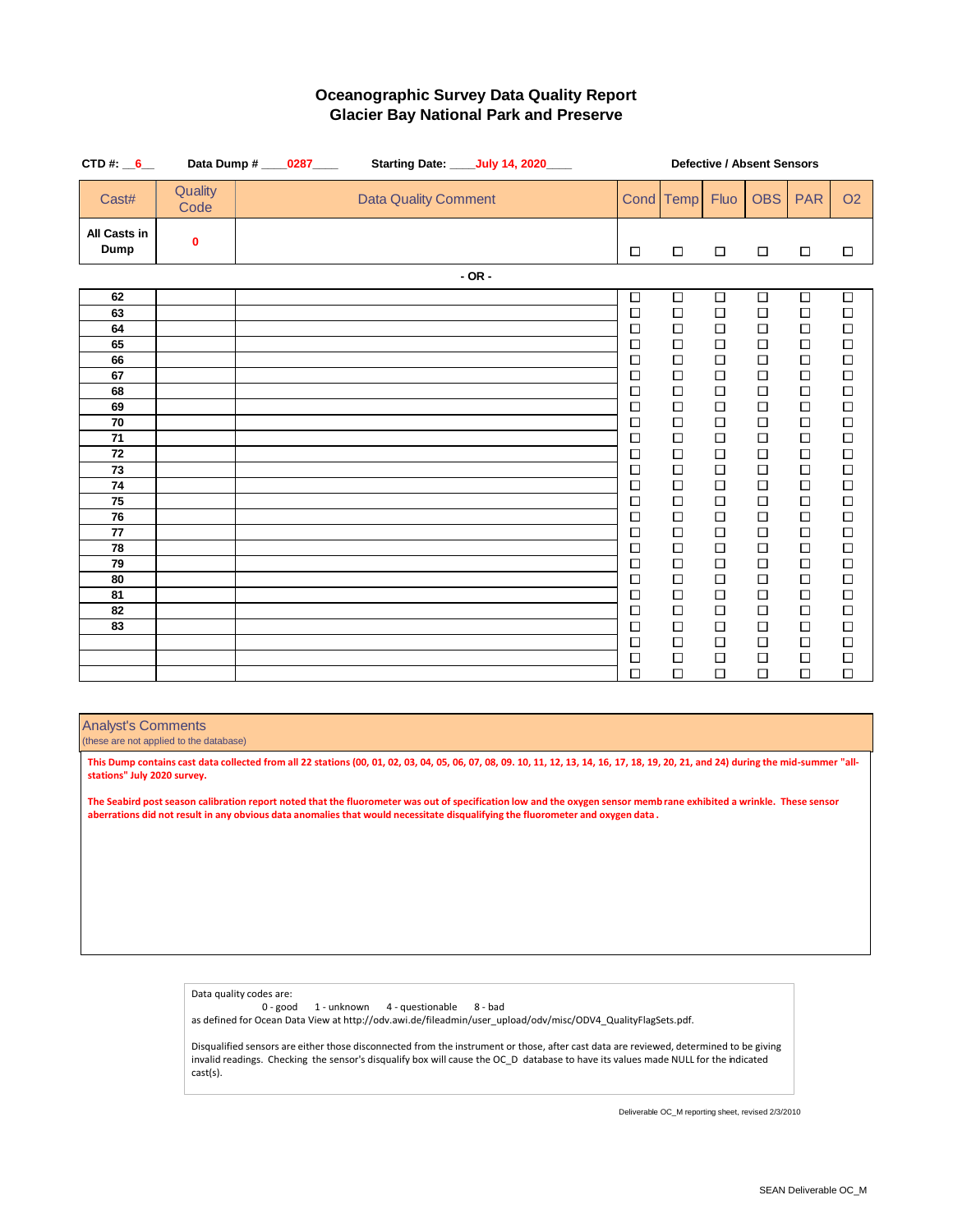| CTD#: $6$                                    |                 | Data Dump # _____0288_____ | Starting Date: _____ August 5, 2020____ |            |  |                                                                                                                                                                                                                               |                                                                                                                                                                                                                                    | Defective / Absent Sensors                                                                                                                                                                                               |                                                                                                                                                                                                                                    |                                                                                                                                                                                                                               |                                                                                                                                                                                                                                    |
|----------------------------------------------|-----------------|----------------------------|-----------------------------------------|------------|--|-------------------------------------------------------------------------------------------------------------------------------------------------------------------------------------------------------------------------------|------------------------------------------------------------------------------------------------------------------------------------------------------------------------------------------------------------------------------------|--------------------------------------------------------------------------------------------------------------------------------------------------------------------------------------------------------------------------|------------------------------------------------------------------------------------------------------------------------------------------------------------------------------------------------------------------------------------|-------------------------------------------------------------------------------------------------------------------------------------------------------------------------------------------------------------------------------|------------------------------------------------------------------------------------------------------------------------------------------------------------------------------------------------------------------------------------|
| Cast#                                        | Quality<br>Code |                            | <b>Data Quality Comment</b>             |            |  |                                                                                                                                                                                                                               | Cond Temp                                                                                                                                                                                                                          | Fluo                                                                                                                                                                                                                     | <b>OBS</b>                                                                                                                                                                                                                         | <b>PAR</b>                                                                                                                                                                                                                    | <b>O2</b>                                                                                                                                                                                                                          |
| All Casts in<br>Dump                         | 0               |                            |                                         |            |  | $\Box$                                                                                                                                                                                                                        | $\Box$                                                                                                                                                                                                                             | $\Box$                                                                                                                                                                                                                   | $\Box$                                                                                                                                                                                                                             | $\Box$                                                                                                                                                                                                                        | $\Box$                                                                                                                                                                                                                             |
|                                              |                 |                            |                                         | $-$ OR $-$ |  |                                                                                                                                                                                                                               |                                                                                                                                                                                                                                    |                                                                                                                                                                                                                          |                                                                                                                                                                                                                                    |                                                                                                                                                                                                                               |                                                                                                                                                                                                                                    |
| 84<br>85<br>86<br>87<br>88<br>89<br>90<br>91 |                 |                            |                                         |            |  | $\Box$<br>$\Box$<br>$\Box$<br>$\Box$<br>$\Box$<br>$\Box$<br>$\Box$<br>$\Box$<br>$\Box$<br>$\Box$<br>$\Box$<br>$\Box$<br>$\Box$<br>$\Box$<br>□<br>$\Box$<br>$\Box$<br>$\Box$<br>$\Box$<br>$\Box$<br>$\Box$<br>$\Box$<br>$\Box$ | $\Box$<br>$\Box$<br>$\Box$<br>$\Box$<br>$\Box$<br>$\Box$<br>$\Box$<br>$\Box$<br>$\Box$<br>$\Box$<br>$\Box$<br>$\Box$<br>$\Box$<br>$\Box$<br>$\Box$<br>$\Box$<br>$\Box$<br>$\Box$<br>$\Box$<br>$\Box$<br>$\Box$<br>$\Box$<br>$\Box$ | $\Box$<br>$\Box$<br>$\Box$<br>$\Box$<br>$\Box$<br>$\Box$<br>$\Box$<br>□<br>$\Box$<br>$\Box$<br>$\Box$<br>$\Box$<br>$\Box$<br>$\Box$<br>$\Box$<br>$\Box$<br>$\Box$<br>$\Box$<br>$\Box$<br>$\Box$<br>$\Box$<br>□<br>$\Box$ | $\Box$<br>$\Box$<br>$\Box$<br>$\Box$<br>$\Box$<br>$\Box$<br>$\Box$<br>$\Box$<br>$\Box$<br>$\Box$<br>$\Box$<br>$\Box$<br>$\Box$<br>$\Box$<br>$\Box$<br>$\Box$<br>$\Box$<br>$\Box$<br>$\Box$<br>$\Box$<br>$\Box$<br>$\Box$<br>$\Box$ | $\Box$<br>$\Box$<br>$\Box$<br>$\Box$<br>$\Box$<br>$\Box$<br>$\Box$<br>$\Box$<br>$\Box$<br>$\Box$<br>$\Box$<br>$\Box$<br>$\Box$<br>$\Box$<br>$\Box$<br>$\Box$<br>$\Box$<br>$\Box$<br>$\Box$<br>$\Box$<br>□<br>$\Box$<br>$\Box$ | $\Box$<br>$\Box$<br>$\Box$<br>$\Box$<br>$\Box$<br>$\Box$<br>$\Box$<br>$\Box$<br>$\Box$<br>$\Box$<br>$\Box$<br>$\Box$<br>$\Box$<br>$\Box$<br>$\Box$<br>$\Box$<br>$\Box$<br>$\Box$<br>$\Box$<br>$\Box$<br>$\Box$<br>$\Box$<br>$\Box$ |
|                                              |                 |                            |                                         |            |  | $\Box$<br>$\Box$                                                                                                                                                                                                              | $\Box$<br>$\Box$                                                                                                                                                                                                                   | $\Box$<br>□                                                                                                                                                                                                              | $\Box$<br>$\Box$                                                                                                                                                                                                                   | $\Box$<br>$\Box$                                                                                                                                                                                                              | $\Box$<br>$\Box$                                                                                                                                                                                                                   |

Analyst's Comments

(these are not applied to the database)

**This Dump contains cast data collected from all 8 core stations (01, 04, 07, 12, 13, 16, 20, and 24) during the August 2020 survey.** 

**The Seabird post season calibration report noted that the fluorometer was out of specification low and the oxygen sensor memb rane exhibited a wrinkle. These sensor aberrations did not result in any obvious data anomalies that would necessitate disqualifying the fluorometer and oxygen data .** 

> Data quality codes are: 0 - good 1 - unknown 4 - questionable 8 - bad as defined for Ocean Data View at http://odv.awi.de/fileadmin/user\_upload/odv/misc/ODV4\_QualityFlagSets.pdf. Disqualified sensors are either those disconnected from the instrument or those, after cast data are reviewed, determined to be giving invalid readings. Checking the sensor's disqualify box will cause the OC\_D database to have its values made NULL for the indicated cast(s).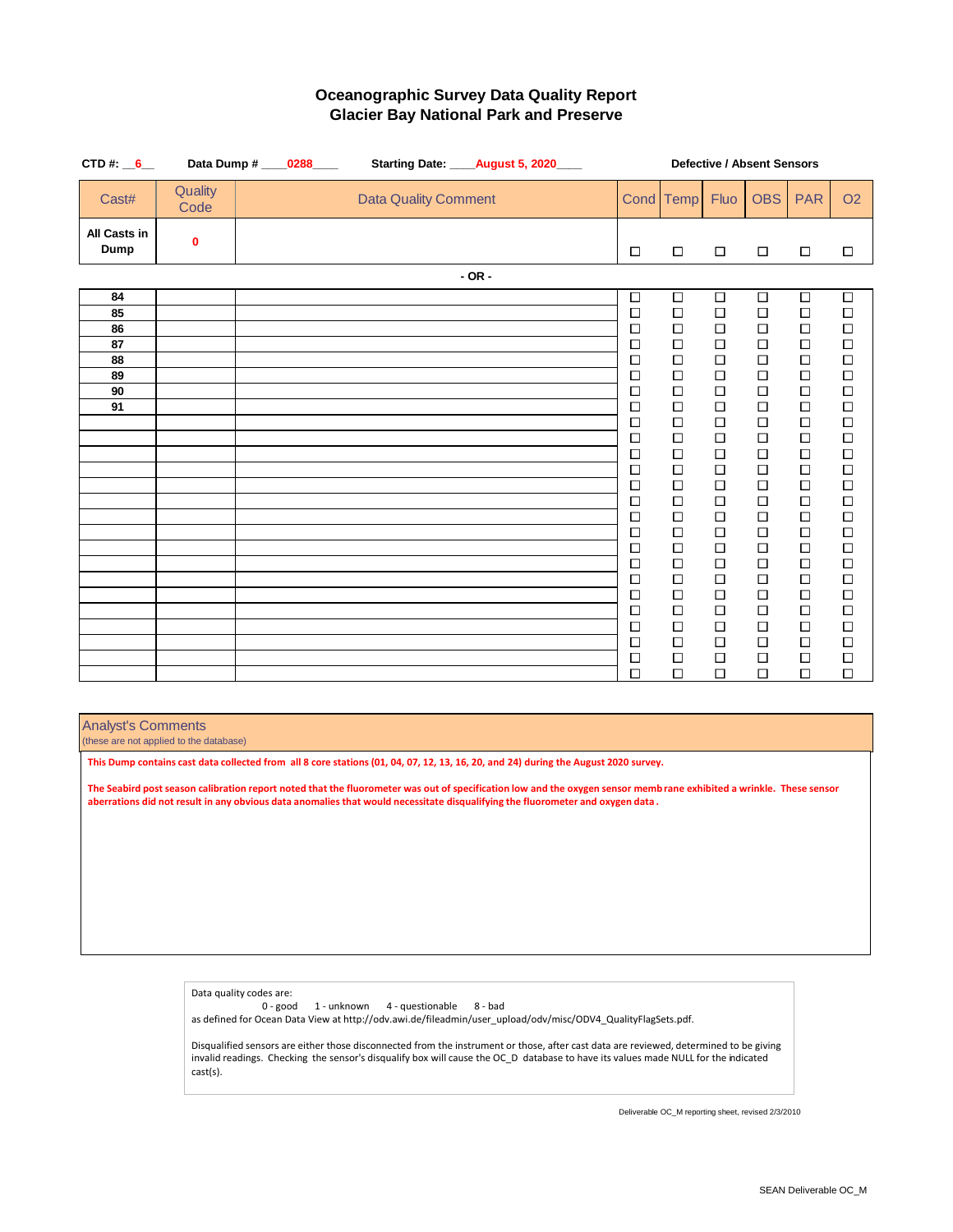| CTD#: $6$                                    |                 | Data Dump # ____0289____ |  |                             |            | Starting Date: _September 10, 2020___ |  |                                                                                                                                                                                                 |                                                                                                                                                                                                      |                                                                                                                                                                                                 | Defective / Absent Sensors                                                                                                                                                                           |                                                                                                                                                                                                      |                                                                                                                                                                                                      |
|----------------------------------------------|-----------------|--------------------------|--|-----------------------------|------------|---------------------------------------|--|-------------------------------------------------------------------------------------------------------------------------------------------------------------------------------------------------|------------------------------------------------------------------------------------------------------------------------------------------------------------------------------------------------------|-------------------------------------------------------------------------------------------------------------------------------------------------------------------------------------------------|------------------------------------------------------------------------------------------------------------------------------------------------------------------------------------------------------|------------------------------------------------------------------------------------------------------------------------------------------------------------------------------------------------------|------------------------------------------------------------------------------------------------------------------------------------------------------------------------------------------------------|
| Cast#                                        | Quality<br>Code |                          |  | <b>Data Quality Comment</b> |            |                                       |  | Cond Temp                                                                                                                                                                                       |                                                                                                                                                                                                      | Fluo                                                                                                                                                                                            | <b>OBS</b>                                                                                                                                                                                           | <b>PAR</b>                                                                                                                                                                                           | <b>O2</b>                                                                                                                                                                                            |
| All Casts in<br>Dump                         | 0               |                          |  |                             |            |                                       |  | □                                                                                                                                                                                               | $\Box$                                                                                                                                                                                               | $\Box$                                                                                                                                                                                          | $\Box$                                                                                                                                                                                               | $\Box$                                                                                                                                                                                               | $\Box$                                                                                                                                                                                               |
|                                              |                 |                          |  |                             | $-$ OR $-$ |                                       |  |                                                                                                                                                                                                 |                                                                                                                                                                                                      |                                                                                                                                                                                                 |                                                                                                                                                                                                      |                                                                                                                                                                                                      |                                                                                                                                                                                                      |
| 92<br>93<br>94<br>95<br>96<br>97<br>98<br>99 |                 |                          |  |                             |            |                                       |  | $\Box$<br>$\Box$<br>$\Box$<br>$\Box$<br>$\Box$<br>□<br>$\Box$<br>$\Box$<br>$\Box$<br>$\Box$<br>$\Box$<br>$\Box$<br>$\Box$<br>$\Box$<br>$\Box$<br>$\Box$<br>$\Box$<br>$\Box$<br>$\Box$<br>$\Box$ | $\Box$<br>$\Box$<br>$\Box$<br>$\Box$<br>$\Box$<br>$\Box$<br>$\Box$<br>$\Box$<br>$\Box$<br>$\Box$<br>$\Box$<br>$\Box$<br>$\Box$<br>$\Box$<br>$\Box$<br>$\Box$<br>$\Box$<br>$\Box$<br>$\Box$<br>$\Box$ | $\Box$<br>$\Box$<br>$\Box$<br>$\Box$<br>$\Box$<br>$\Box$<br>$\Box$<br>$\Box$<br>$\Box$<br>$\Box$<br>$\Box$<br>$\Box$<br>$\Box$<br>$\Box$<br>$\Box$<br>$\Box$<br>$\Box$<br>□<br>$\Box$<br>$\Box$ | $\Box$<br>$\Box$<br>$\Box$<br>$\Box$<br>$\Box$<br>$\Box$<br>$\Box$<br>$\Box$<br>$\Box$<br>$\Box$<br>$\Box$<br>$\Box$<br>$\Box$<br>$\Box$<br>$\Box$<br>$\Box$<br>$\Box$<br>$\Box$<br>$\Box$<br>$\Box$ | $\Box$<br>$\Box$<br>$\Box$<br>$\Box$<br>$\Box$<br>$\Box$<br>$\Box$<br>$\Box$<br>$\Box$<br>$\Box$<br>$\Box$<br>$\Box$<br>$\Box$<br>$\Box$<br>$\Box$<br>$\Box$<br>$\Box$<br>$\Box$<br>$\Box$<br>$\Box$ | $\Box$<br>$\Box$<br>$\Box$<br>$\Box$<br>$\Box$<br>$\Box$<br>$\Box$<br>$\Box$<br>$\Box$<br>$\Box$<br>$\Box$<br>$\Box$<br>$\Box$<br>$\Box$<br>$\Box$<br>$\Box$<br>$\Box$<br>$\Box$<br>$\Box$<br>$\Box$ |
|                                              |                 |                          |  |                             |            |                                       |  | $\Box$<br>$\Box$                                                                                                                                                                                | $\Box$<br>$\Box$                                                                                                                                                                                     | $\Box$<br>$\Box$                                                                                                                                                                                | $\Box$<br>$\Box$                                                                                                                                                                                     | $\Box$<br>$\Box$                                                                                                                                                                                     | $\Box$<br>$\Box$                                                                                                                                                                                     |
|                                              |                 |                          |  |                             |            |                                       |  | $\Box$<br>$\Box$<br>$\Box$                                                                                                                                                                      | $\Box$<br>$\Box$<br>$\Box$                                                                                                                                                                           | $\Box$<br>$\Box$<br>$\Box$                                                                                                                                                                      | $\Box$<br>$\Box$<br>$\Box$                                                                                                                                                                           | $\Box$<br>$\Box$<br>$\Box$                                                                                                                                                                           | $\Box$<br>$\Box$<br>$\Box$                                                                                                                                                                           |

Analyst's Comments

(these are not applied to the database)

**This Dump contains cast data collected from all 8 core stations (01, 04, 07, 12, 13, 16, 20, and 24) during the September 2020 survey.**

**The Seabird post season calibration report noted that the fluorometer was out of specification low and the oxygen sensor memb rane exhibited a wrinkle. These sensor aberrations did not result in any obvious data anomalies that would necessitate disqualifying the fluorometer and oxygen data .** 

> Data quality codes are: 0 - good 1 - unknown 4 - questionable 8 - bad as defined for Ocean Data View at http://odv.awi.de/fileadmin/user\_upload/odv/misc/ODV4\_QualityFlagSets.pdf. Disqualified sensors are either those disconnected from the instrument or those, after cast data are reviewed, determined to be giving invalid readings. Checking the sensor's disqualify box will cause the OC\_D database to have its values made NULL for the indicated cast(s).